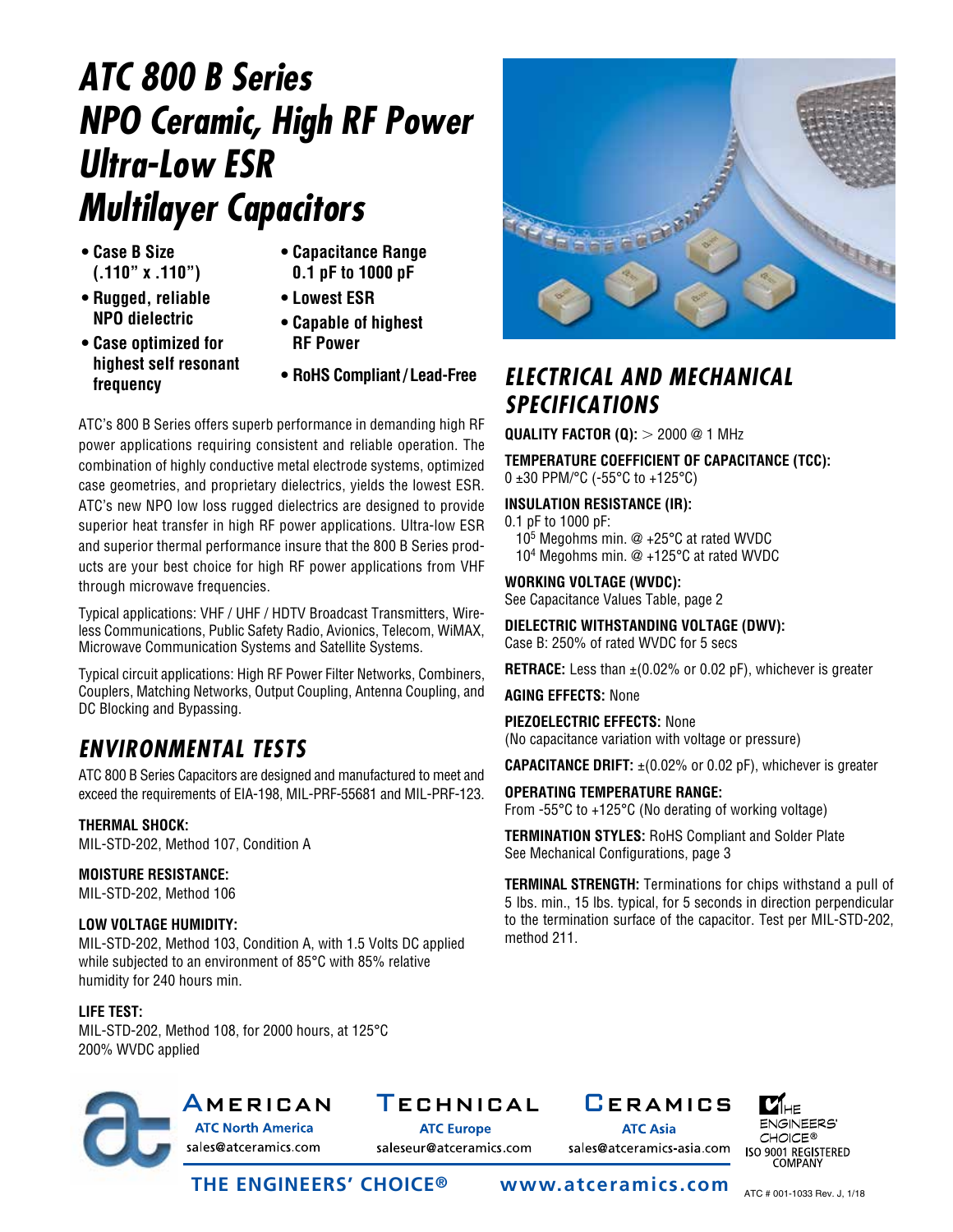### *ATC 800 B Capacitance Values*

| CAP.<br><b>CODE</b>    | CAP.<br>(pF) | TOL.               | <b>RATED</b><br><b>WVDC</b> | CAP.<br><b>CODE</b>    | CAP.<br>(pF) | TOL.           | <b>RATED</b><br><b>WVDC</b> | CAP.<br><b>CODE</b> | CAP.<br>(pF) | TOL.       | <b>RATED</b><br><b>WVDC</b> | CAP.<br><b>CODE</b> | CAP.<br>(pF) | TOL.       | <b>RATED</b><br><b>WVDC</b> |
|------------------------|--------------|--------------------|-----------------------------|------------------------|--------------|----------------|-----------------------------|---------------------|--------------|------------|-----------------------------|---------------------|--------------|------------|-----------------------------|
| 0R1<br>0R <sub>2</sub> | 0.1<br>0.2   | B                  |                             | 2R4<br>2R7             | 2.4<br>2.7   |                |                             | 200<br>220          | 20<br>22     |            |                             | 151<br>161          | 150<br>160   |            | 300                         |
| 0R3<br>0R4             | 0.3<br>0.4   | B, C               |                             | 3R0<br>3R3             | 3.0<br>3.3   |                |                             | 240<br>270          | 24<br>27     |            |                             | 181<br>201          | 180<br>200   |            |                             |
| 0R5<br>0R <sub>6</sub> | 0.5<br>0.6   |                    |                             | 3R6<br>3R9             | 3.6<br>3.9   | B, C,          |                             | 300<br>330          | 30<br>33     |            |                             | 221<br>241          | 220<br>240   |            |                             |
| 0R7                    | 0.7          |                    |                             | 4R3                    | 4.3          | $\mathsf{D}$   |                             | 360                 | 36           |            |                             | 271                 | 270          |            |                             |
| 0R8<br>0R9             | 0.8<br>0.9   |                    |                             | 4R7<br>5R1             | 4.7<br>5.1   |                |                             | 390<br>430          | 39<br>43     |            | 500                         | 301<br>331          | 300<br>330   |            | 200                         |
| 1R0<br>1R1             | 1.0<br>1.1   |                    |                             | 5R6<br>6R2             | 5.6<br>6.2   |                |                             | 470<br>510          | 47<br>51     | F, G,      |                             | 361<br>391          | 360<br>390   | F, G,      |                             |
| 1R <sub>2</sub>        | 1.2          |                    | 500                         | 6R8                    | 6.8          | <b>B</b> , C,  | 500                         | 560                 | 56           | J, K,<br>M |                             | 431                 | 430          | J, K,<br>M |                             |
| 1R3<br>1R4             | 1.3<br>1.4   | <b>B</b> , C,<br>D |                             | 7R <sub>5</sub><br>8R2 | 7.5<br>8.2   | J, K,          |                             | 620<br>680          | 62<br>68     |            |                             | 471<br>511          | 470<br>510   |            |                             |
| 1R <sub>5</sub>        | 1.5          |                    |                             | 9R1                    | 9.1          | M              |                             | 750                 | 75           |            |                             | 561                 | 560          |            | 100                         |
| 1R <sub>6</sub><br>1R7 | 1.6<br>1.7   |                    |                             | 100<br>110             | 10<br>11     |                |                             | 820<br>910          | 82<br>91     |            |                             | 621<br>681          | 620<br>680   |            |                             |
| 1R8<br>1R9             | 1.8<br>1.9   |                    |                             | 120<br>130             | 12<br>13     | F, G,<br>J, K, |                             | 101<br>111          | 100<br>110   |            |                             | 751<br>821          | 750<br>820   |            | 50                          |
| 2R0                    | 2.0          |                    |                             | 150                    | 15           | M              |                             | 121                 | 120          |            | 300                         | 911                 | 910          |            |                             |
| 2R1<br>2R2             | 2.1<br>2.2   |                    |                             | 160<br>180             | 16<br>18     |                |                             | 131                 | 130          |            |                             | 102                 | 1000         |            |                             |

#### **VRMS = 0.707 X WVDC**

**• SPECIAL VALUES, TOLERANCES AND MATCHING AVAILABLE. PLEASE CONSULT FACTORY.**

**ATC PART NUMBER CODE**



The above part number refers to a 800 B Series (case size B) 91 pF capacitor,

J tolerance (±5%), 500 WVDC, with T termination (Tin Plated over Nickel Barrier Termination, RoHS Compliant), laser marking and tape and reel packaging.

ATC accepts orders for our parts using designations *with* or *without* the "ATC" prefix. Both methods of defining the part number are equivalent, i.e., part numbers referenced with the "ATC" prefix are interchangeable to parts referenced without the "ATC" prefix. Customers are free to use either in specifying or procuring parts from American Technical Ceramics.

For additional information and catalogs contact your ATC representative or call direct at (+1-631) 622-4700.

Consult factory for additional performance data.

**ATC North America** sales@atceramics.com

**ATC Europe** saleseur@atceramics.com

**AMERICAN TECHNICAL CERAMICS ATC Asia** sales@atceramics-asia.com

**www.atceramics.com**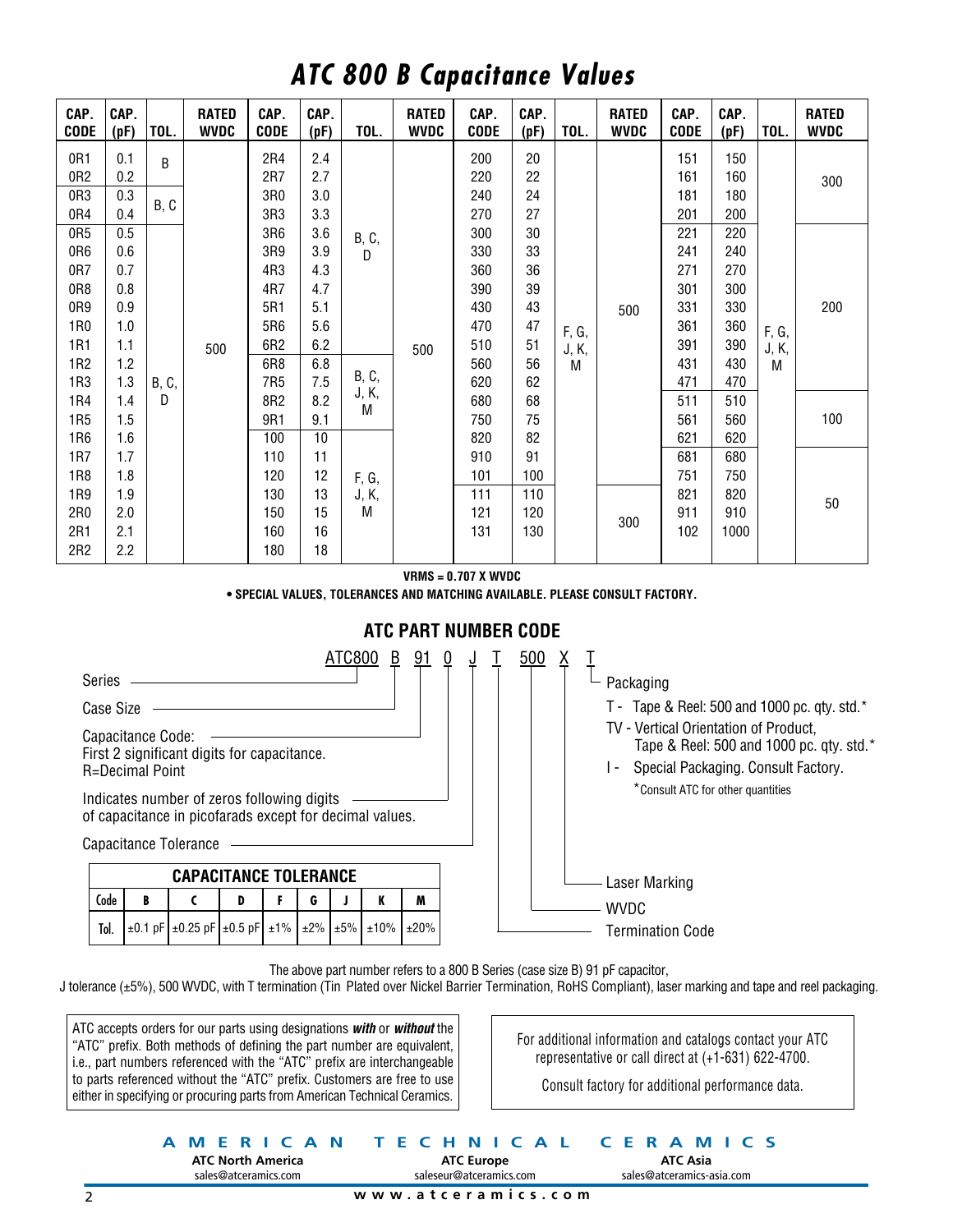# *ATC 800 B Capacitors: Mechanical Configurations*

| <b>ATC</b><br><b>SERIES</b> | ATC<br>TERM. | <b>CASE SIZE</b>                                             | <b>OUTLINES</b>                                                             |                                                  | <b>BODY DIMENSIONS</b><br>Inches (mm) |                         | <b>LEAD AND TERMINATION</b><br>DIMENSIONS AND MATERIALS |                                                                        |  |
|-----------------------------|--------------|--------------------------------------------------------------|-----------------------------------------------------------------------------|--------------------------------------------------|---------------------------------------|-------------------------|---------------------------------------------------------|------------------------------------------------------------------------|--|
| & CASE<br><b>SIZE</b>       | <b>CODE</b>  | & TYPE                                                       | W/T IS A<br>TERMINATION SURFACE                                             | <b>LENGTH</b><br>(L)                             | <b>WIDTH</b><br>(W)                   | <b>THICKNESS</b><br>(T) | <b>OVERLAP</b><br>(Y)                                   | <b>MATERIAL</b>                                                        |  |
| 800B                        |              | $\heartsuit$<br><sub>R</sub><br>Solderable<br>Nickel Barrier | Y→⊩<br>W<br>$1 \leftarrow$ <sup>1</sup><br>$T \rightarrow$<br>$\rightarrow$ | .110<br>$+.020-.010$<br>(2.79)<br>$+0.51 - 0.25$ | $.110 \pm .015$<br>$(2.79 \pm 0.38)$  | .070(1.78)<br>max.      | .015(0.38)<br>$\pm .010(0.25)$                          | <b>RoHS Compliant</b><br>Tin Plated over<br>Nickel Barrier Termination |  |
| 800B                        | W            | $\bigcirc$<br>B<br>Solder Plate                              | $Y \rightarrow 1$<br>W<br>$T$ $\leftarrow$<br>$\rightarrow$                 | .110<br>$+.020-.010$<br>(2.79)<br>$+0.51 - 0.25$ | $.110 + .015$<br>$(2.79 \pm 0.38)$    | .070(1.78)<br>max.      | .015(0.38)<br>$\pm .010(0.25)$                          | Tin/Lead Solder Plated over<br>Nickel Barrier Termination              |  |

## *ATC 800 B Capacitors: Non-Magnetic Mechanical Configurations*

| ATC<br><b>SERIES</b><br>& CASE<br><b>SIZE</b> | ATC<br>TERM. | <b>CASE SIZE</b>                                             | <b>OUTLINES</b>                 | <b>BODY DIMENSIONS</b><br>Inches (mm)            |                                      |                         | <b>LEAD AND TERMINATION</b><br><b>DIMENSIONS AND MATERIALS</b> |                                                                              |  |
|-----------------------------------------------|--------------|--------------------------------------------------------------|---------------------------------|--------------------------------------------------|--------------------------------------|-------------------------|----------------------------------------------------------------|------------------------------------------------------------------------------|--|
|                                               | <b>CODE</b>  | & TYPE                                                       | W/T IS A<br>TERMINATION SURFACE | LENGTH<br>(L)                                    | <b>WIDTH</b><br>(W)                  | <b>THICKNESS</b><br>(T) | <b>OVERLAP</b><br>(Y)                                          | <b>MATERIAL</b>                                                              |  |
| 800B                                          | <b>TN</b>    | $_{B}$ $\bigcirc$<br>Non-Mag<br>Solderable<br><b>Barrier</b> | $Y \rightarrow  $<br>W          | .110<br>$+.020-.010$<br>(2.79)<br>$+0.51 - 0.25$ | $.110 \pm .015$<br>$(2.79 \pm 0.38)$ | .070(1.78)<br>max.      | .015(0.38)<br>±.010(0.25)                                      | <b>RoHS Compliant</b><br>Tin Plated over<br>Non-Magnetic Barrier Termination |  |

# *Suggested Mounting Pad Dimensions*



#### **Cap Value**.43) **Pad Size A Min B Min C Min D Min** All Values Normal  $.090$  (2.29) .050 (1.27) .075 (1.91) .175 (4.45) High **Density** .070 (1.78) .030 (.762) .075 (1.91) .135 (3.43) **Case B Vertical Mount**

#### **Cap Value**.43) **Pad Size A Min B Min C Min D Min** All Values Normal  $\Big|$  .130 (3.30) .050 (1.27) .075 (1.91) .175 (4.45) High **Density** .110 (2.79) .030 (.762) .075 (1.91) .135 (3.43) **Case B Horizontal Mount** *inches (mm)*

**ATC North America** sales@atceramics.com

**ATC Europe** saleseur@atceramics.com

**AMERICAN TECHNICAL CERAMICS ATC Asia** sales@atceramics-asia.com

**www.atceramics.com**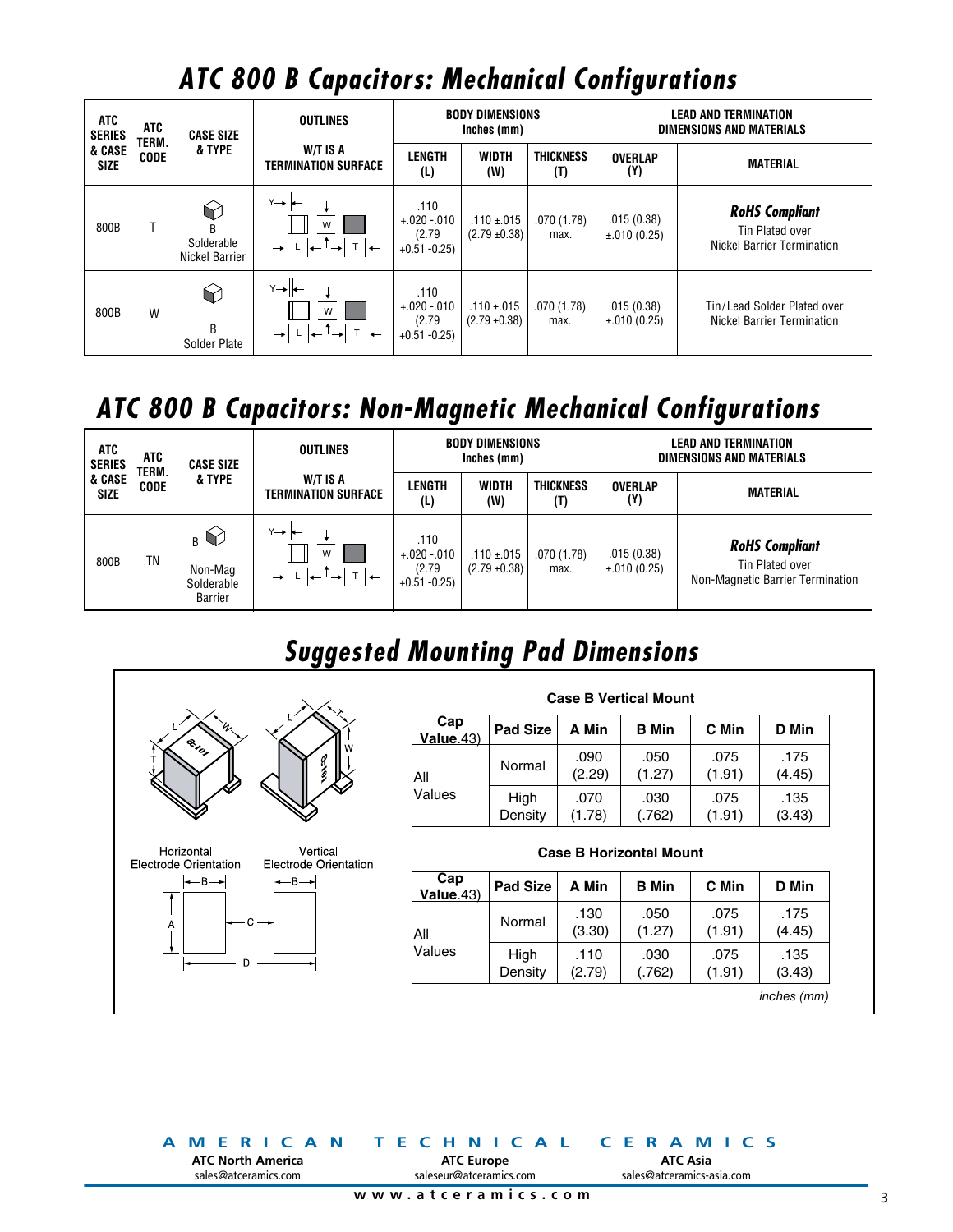### *ATC 800 B Performance Data*



#### **ATC 800 B Series Data Sheet Test Condition Description**

Capacitors vertically mounted in series microstrip configuration on 23.3-mil thick Rogers RO4350® softboard, 52-mils wide 1/2 oz. Cu traces. **FSR** = lowest frequency at which S11 response, referenced at capacitor edge, crosses real axis on Smith Chart. **FPR** = lowest frequency at which there is a notch in S21 magnitude response.

| <b>ATC North America</b> | A MERICAN TECHNICAL CERAMICS<br><b>ATC Europe</b> | ATC Asia                  |  |  |
|--------------------------|---------------------------------------------------|---------------------------|--|--|
| sales@atceramics.com     | saleseur@atceramics.com                           | sales@atceramics-asia.com |  |  |
|                          | www.atceramics.com                                |                           |  |  |